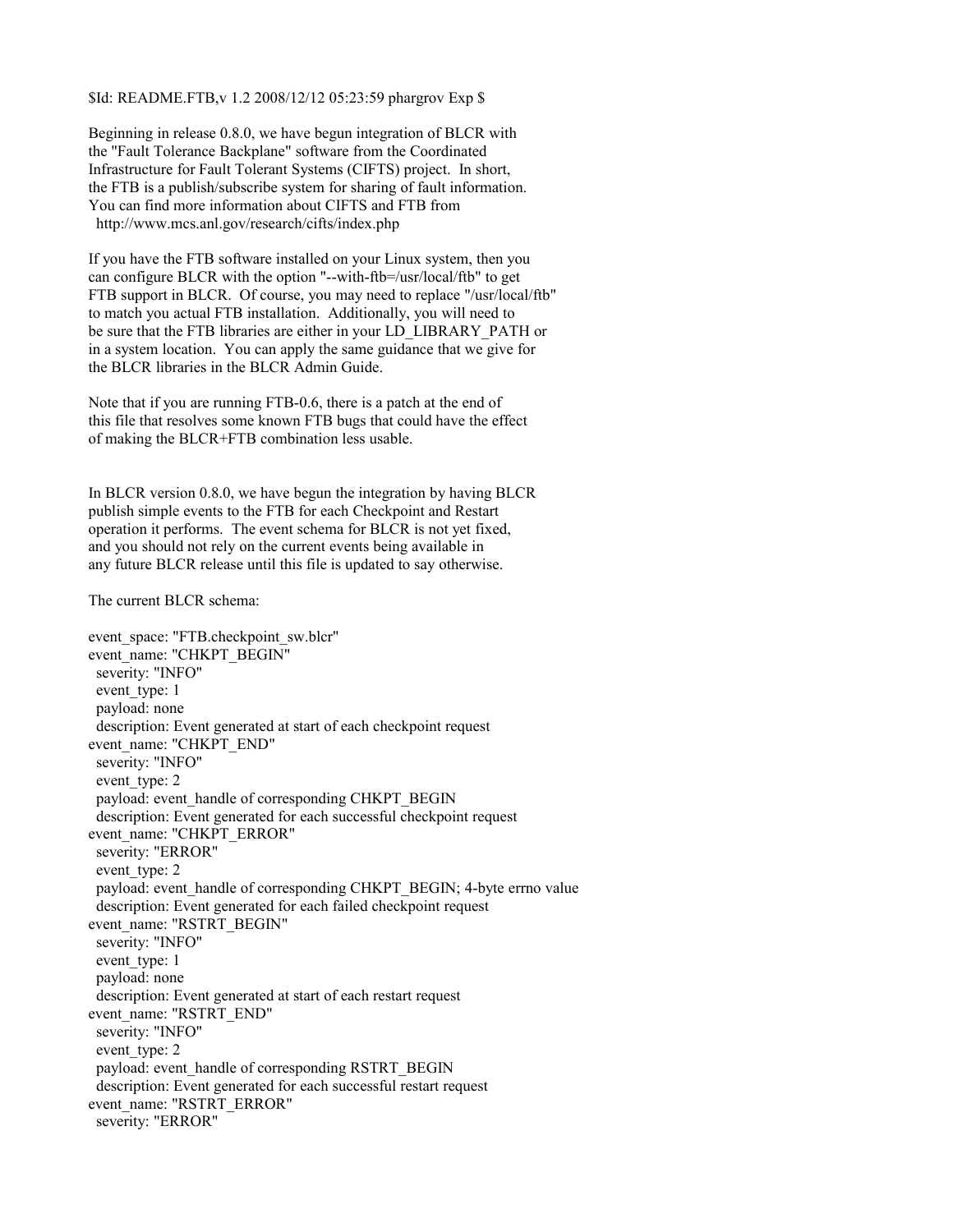event type: 2 payload: event\_handle of corresponding RSTRT\_BEGIN; 4-byte errno value description: Event generated for each failed restart request Note that one should not assume there will always be a CHKPT\_END or CHKPT\_ERROR for every CHKPT\_BEGIN, and similarly for RSTRT events. This is because it is possible for the requesting process to be killed by certain errors, preventing them from reporting the ERROR event. However, one can assume no more than one END or ERROR event (and never both) per BEGIN event. --------------- If running FTB-0.6, we strongly recommend applying the following patch. Without it, at least four tests in BLCR's testsuite will often fail: cs enter leave cs enter leave2 cr\_try\_enter dup.ct and your syslog will be flooded with "skipping a socket" messages. This patch represents items #43, #46 and #47 in the CIFTS trac database. --- FTB-0.6-orig/src/manager\_lib/network/network\_sock/ftb\_network\_tcp.c 2008-09-02 22:53:16.000000000 -0700 +++ FTB-0.6/src/manager\_lib/network/network\_sock/ftb\_network\_tcp.c 2008-12-10 22:59:51.000000000 -0800  $(a)$ , $(a)$ , -37,6 +37,7  $(a)$ , $(a)$  #include <time.h> #include <sys/ioctl.h> #include <net/if.h> +#include <fcntl.h> #include "ftb\_def.h" #include "ftb\_client\_lib\_defs.h"  $(a)$ ,  $a)$  -201, 6 +202, 7  $(a)$ ,  $a)$  $hp = FTBNI$  gethostbyname(addr->name); if (hp =  $\text{NULL}$ ) { FTB\_WARNING("cannot find host %s", addr->name); + close(entry->fd); return FTB\_ERR\_NETWORK\_NO\_ROUTE; } memset((void  $*$ ) &sa, 0, sizeof(sa));  $(a)$   $(a)$  -208,11 +210,22  $(a)$ sa.sin\_family =  $AF$  INET; sa.sin  $port = **htons**(addr->port);$ if (setsockopt(entry->fd, IPPROTO\_TCP, TCP\_NODELAY, (char \*) &optval, sizeof(optval))) { + close(entry->fd); return FTB\_ERR\_NETWORK\_GENERAL; } if (connect(entry->fd, (struct sockaddr \*) &sa, sizeof(sa)) < 0) { + close(entry->fd); return FTB\_ERR\_NETWORK\_NO\_ROUTE; } +#ifdef FD\_CLOEXEC + else { + int rc = fcntl(entry->fd, F\_GETFD); + if  $((rc < 0) || (fent)(entry > fd, F' SETFD, rc' | FD' CLOEXEC) < 0))$  { + FTB\_WARNING("Failed to set FD\_CLOEXEC"); +  $/*$  non-fatal  $*/$  $+$  } + }